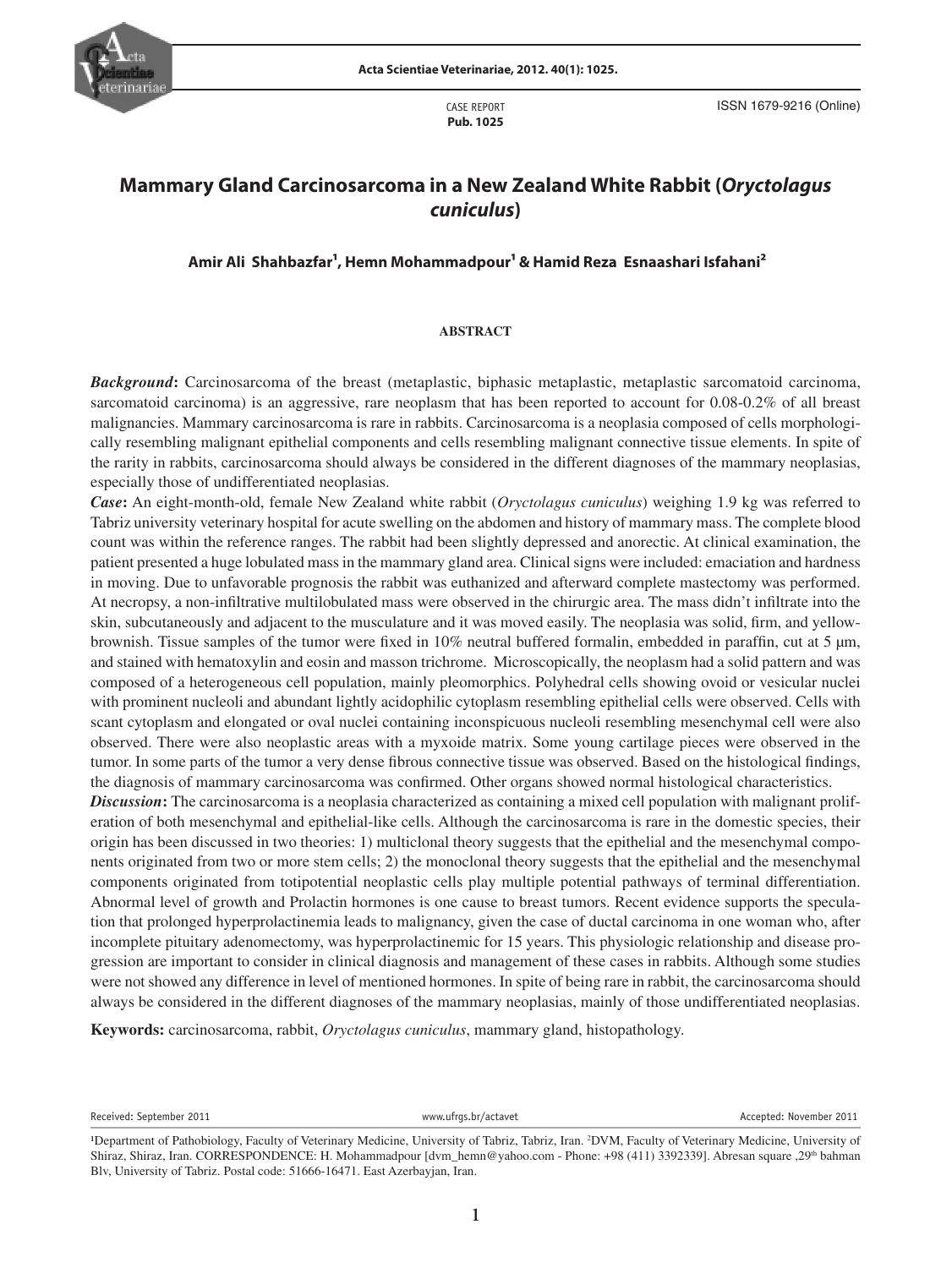**A.A. Shahbazfar, H. Mohammadpour & H.R. Isfahani. 2012.** Mammary Gland Carcinosarcoma in a New Zealand White Rab-Acta Scientiae Veterinariae. 40(1): 1025.

# **INTRODUCTION**

Mammary carcinosarcoma is rare in rabbits, and also occurs with low frequency in dogs, rats and mice [4,8,9]. Carcinosarcoma is a neoplasia composed of cells morphologically resembling malignant epithelial components and cells resembling malignant connective tissue elements [4]. In spite of the rarity in rabbits, carcinosarcoma should always be considered in the different diagnoses of the mammary neoplasias, especially those of undifferentiated neoplasias. To correctly recognize these tumor types, their histological and immunohistochemical characteristics are important. Several cases of cutaneous neoplasms have been reported in rabbits, including basal cell carcinoma, squamous cell carcinoma, sebaceous carcinoma, trichoepithelioma and lymphoma [6]. Also some cases of cystic mammary, uterine and apocrine adenocarsinoma were reported in rabbits previously [3,6,10]. Though, to the authors' knowledge, no mammary gland carcinosarcoma cases have been reported previously. The objective of this paper is to describe a case of mammary carcinosarcoma in a rabbit.

#### **CASE REPORT**

An eight-month-old, female New Zealand white rabbit (*Oryctolagus cuniculus*) weighing 1.9 kg was referred to Tabriz university veterinary hospital for acute swelling on the abdomen and history of mammary mass. The complete blood count was within the reference ranges. The rabbit had been slightly depressed and anorectic. At clinical examination, the patient presented a huge lobulated mass in the mammary gland area. Clinical signs were included: emaciation and hardness in moving. Due to unfavorable prognosis rabbit was euthanized and afterward complete mastectomy was performed.

At necropsy, a non-infiltrative multilobulated mass were observed in the chirurgic area (Figures 1 and 2). The mass didn't infiltrate into the skin, subcutaneously and adjacent to the musculature and it was moved easily. The neoplasia was solid, firm, and yellow-brownish. Tissue samples were collected from some organs (lung, heart, kidney, liver, spleen, and brain), embedded in paraffin, sectioned and then stained with haematoxylin and eosin.

Tissue samples of the tumor were fixed in 10% neutral buffered formalin, embedded in paraffin, cut at 5 µm, and stained with hematoxylin and eosin and masson trichrome. Microscopically, the neoplasm had a solid pattern and was composed of a heterogeneous cell population, mainly pleomorphics. Polyhedral cells showing ovoid or vesicular nuclei with prominent nucleoli and abundant lightly acidophilic cytoplasm resembling epithelial cells were observed. Cells with scant cytoplasm and elongated or oval nuclei containing inconspicuous nucleoli resembling mesenchymal cell were also observed. There were also neoplastic areas with a myxoide matrix. Some pieces of young cartilage (Figure 3) and some areas of dense fibrous connective tissue were observed too (Figures 4 and 5). Based on the histological findings, the diagnosis of mammary carcinosarcoma was confirmed. All other organs showed normal histological characteristics.





**Figure 1.** Multilobulated tumor mass after removal. **Figure 2.** The tumor showed two distinct parts after cross section. A firmer (lighter) and a looser (darker) part.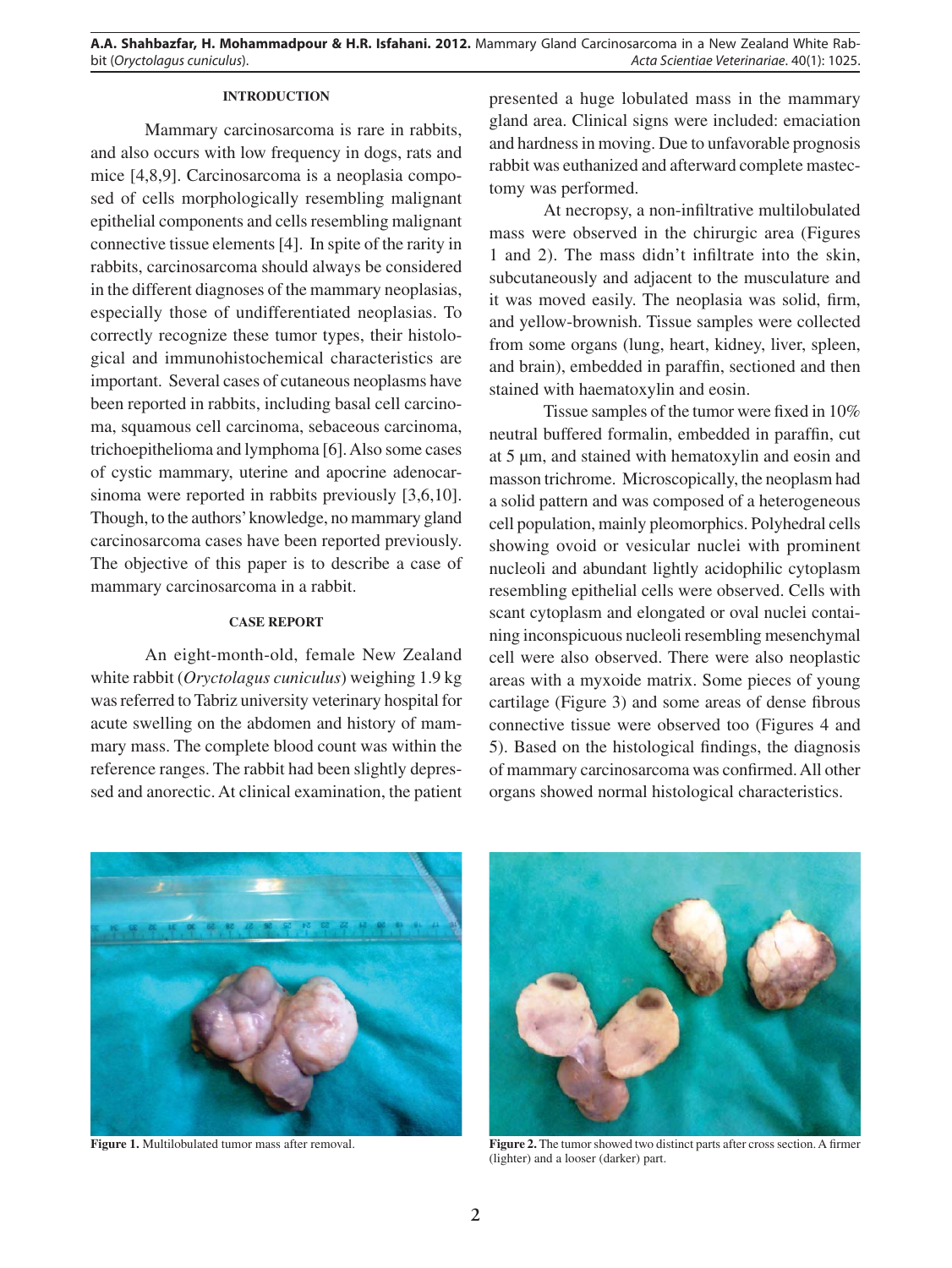**A.A. Shahbazfar, H. Mohammadpour & H.R. Isfahani. 2012.** Mammary Gland Carcinosarcoma in a New Zealand White Rabbit (Oryctolagus cuniculus). Acta Scientiae Veterinariae. 40(1): 1025.



**Figure 3.** Pieces of young cartilage with high chondrocyte population.H&E staining (Obj.10x).



**Figure 4.** Dense collagenous connective tissue with some fat storing cells. H&E staining (Obj.10x).



Figure 5. Dense collagenous and loose connective tissue. Masson trichrome staining (Obj. 10x).

# **DISCUSSION**

Carcinosarcoma of the breast (metaplastic, biphasic metaplastic, metaplastic sarcomatoid carcinoma, sarcomatoid carcinoma) is an aggressive, rare neoplasm that has been reported to account for 0.08–0.2% of all breast malignancies [2]. Carcinosarcomas have been observed in various organs throughout the body, including the ovary and uterus.

The true definition of metaplastic carcinoma of the breast is a tumor of malignant epithelial tissue (carcinoma) mixed with malignant cells of mesenchymal origin (sarcoma) with apparent histologic and cytologic features present on light microscopy [1].The carcinosarcoma is a neoplasia characterized as containing a mixed cell population with malignant proliferation of both mesenchymal and epithelial-like cells [9].

Although the carcinosarcoma is rare in the domestic species, their origin has been discussed in two theories: 1) multiclonal theory suggests that the

epithelial and the mesenchymal components originated from two or more stem cells; 2) the monoclonal theory suggests that the epithelial and the mesenchymal components originated from totipotential neoplastic cells play multiple potential pathways of terminal differentiation [7].

Abnormal level of growth and Prolactin hormones is one cause to breast tumors. Recent evidence supports the speculation that prolonged hyperprolactinemia leads to malignancy, given the case of ductal carcinoma in one woman who, after incomplete pituitary adenomectomy, was hyperprolactinemic for 15 years. This physiologic relationship and disease progression are important to consider in clinical diagnosis and management of these cases in rabbits. Although some studies were not showed any difference in level of mentioned hormones [10]. In spite of being rare in rabbit, the carcinosarcoma should always be considered in the different diagnoses of the mammary neoplasias, mainly of those undifferentiated neoplasias.